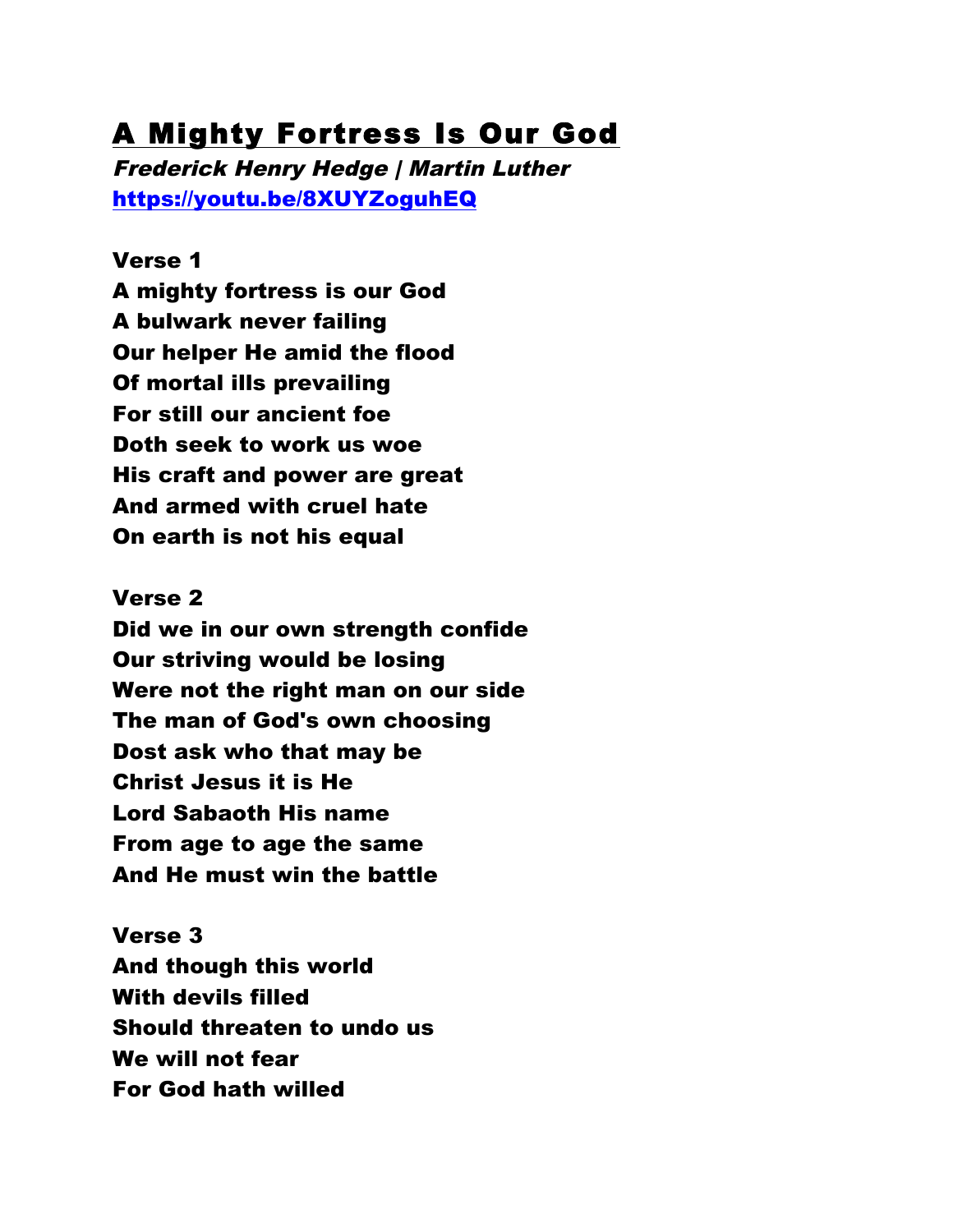His truth to triumph through us The prince of darkness grim We tremble not for him His rage we can endure For lo his doom is sure One little word shall fell him

Verse 4 That word above all earthly pow'rs No thanks to them abideth The Spirit and the gifts are ours Through Him who with us sideth Let goods and kindred go This mortal life also The body they may kill God's truth abideth still His kingdom is forever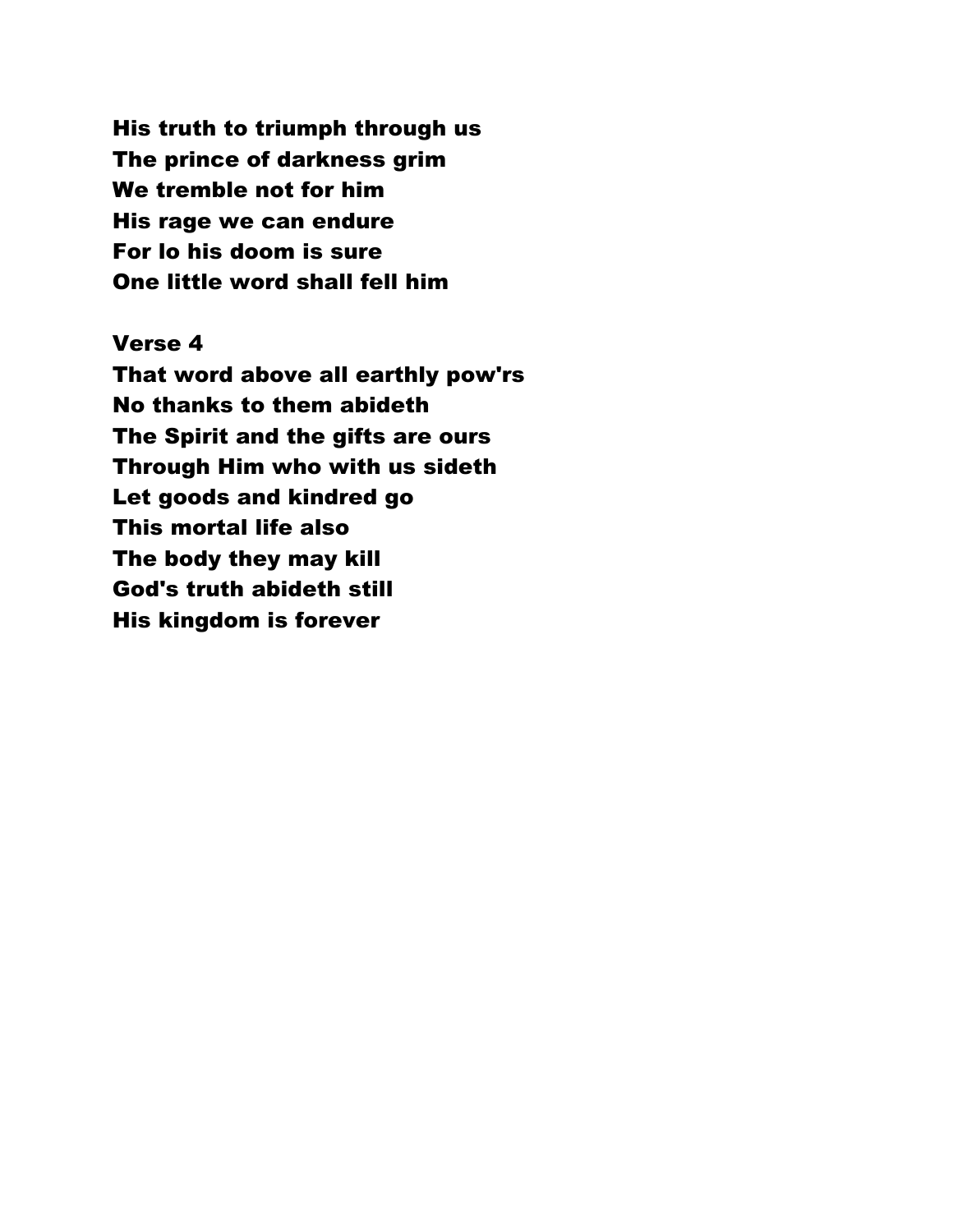## Lion of Judah

Eddie James https://www.youtube.com/watch?v=kZEMzooXs40

You're the Lion of Judah (Lion of Judah) You are my Lord and King (You are my Lord and King) You're the Lion of Judah (Lion of Judah) You reign over everything (Reign over everything)

You're the Lion of Judah (Lion of Judah) You are the Great I Am (You are the Great I Am) You're the Lion of Judah (Lion of Judah) You rule over all the land (Rule over all the land)

You're Holy (holy) You're mighty (mighty) You're Worthy (worthy) Of the glory (glory)

You're Holy (holy) You're mighty (mighty) You're Worthy (worthy) Of the glory (glory)

I lift your name on high (I lift Your name on high) 3x's I lift Your name (I lift Your name)

You're the Lion of Judah (Lion of Judah) You are my Lord and King (You are my Lord and King) You're the Lion of Judah (Lion of Judah) You reign over everything (Reign over everything)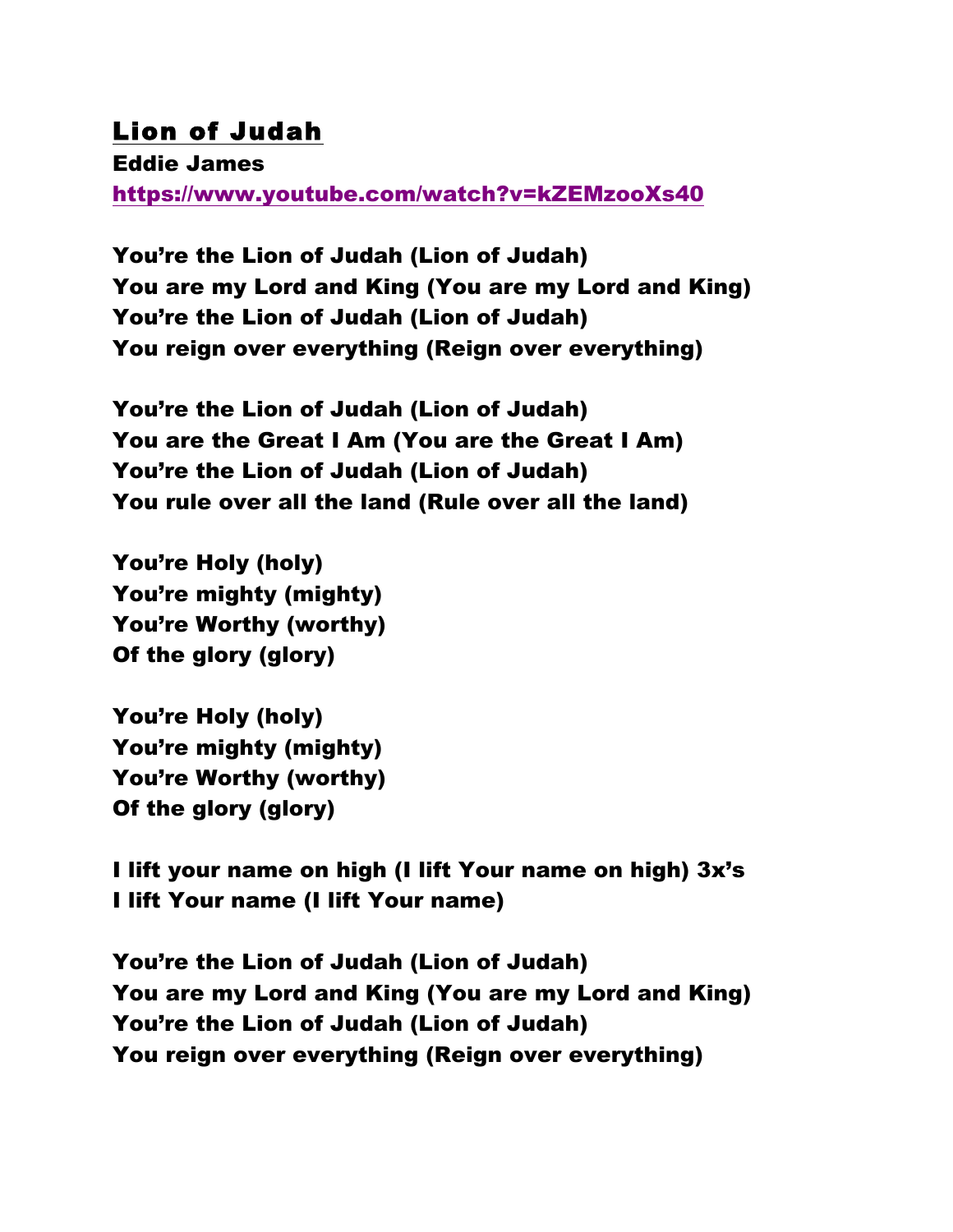You're the Lion of Judah (Lion of Judah) You are the Great I Am (You are the Great I Am) You're the Lion of Judah (Lion of Judah) You rule over all the land (Rule over all the land)

You're Holy (holy) You're mighty (mighty) You're Worthy (worthy) Of the glory (glory)

You're Holy (holy) You're mighty (mighty) You're Worthy (worthy) Of the glory (glory)

I lift your name on high (I lift Your name on high) 3x's I lift Your name (I lift Your name)

Help me lift Him up (Help me lift Him up) (Repeat) Higher and higher (Higher and higher)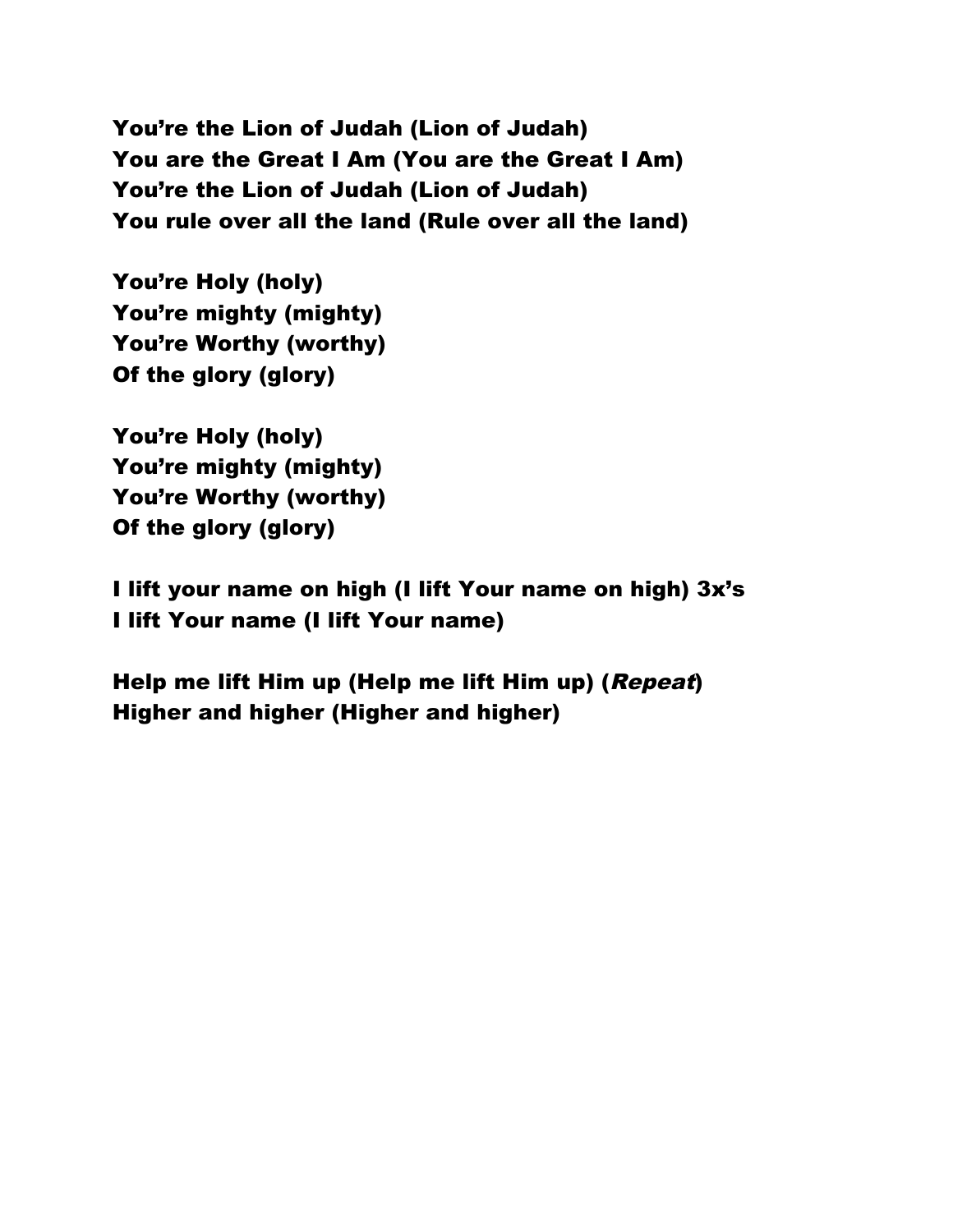## O Great God

Bob Kauflin https://youtu.be/eKQHqUo6qOw

### Verse 1

O great God of highest heav'n Occupy my lowly heart Own it all and reign supreme Conquer ev'ry rebel pow'r Let no vice or sin remain That resists Your holy war You have loved and purchased me Make me Yours forever more

#### Verse 2

I was blinded by my sin Had no ears to hear Your voice Did not know Your love within Had no taste for heaven's joys Then Your Spirit gave me life Opened up Your word to me Through the gospel of Your Son Gave me endless hope and peace

### Verse 3

Help me now to live a life That's dependent on Your grace Keep my heart and guard my soul From the evils that I face

You are worthy to be praised With my ev'ry thought and deed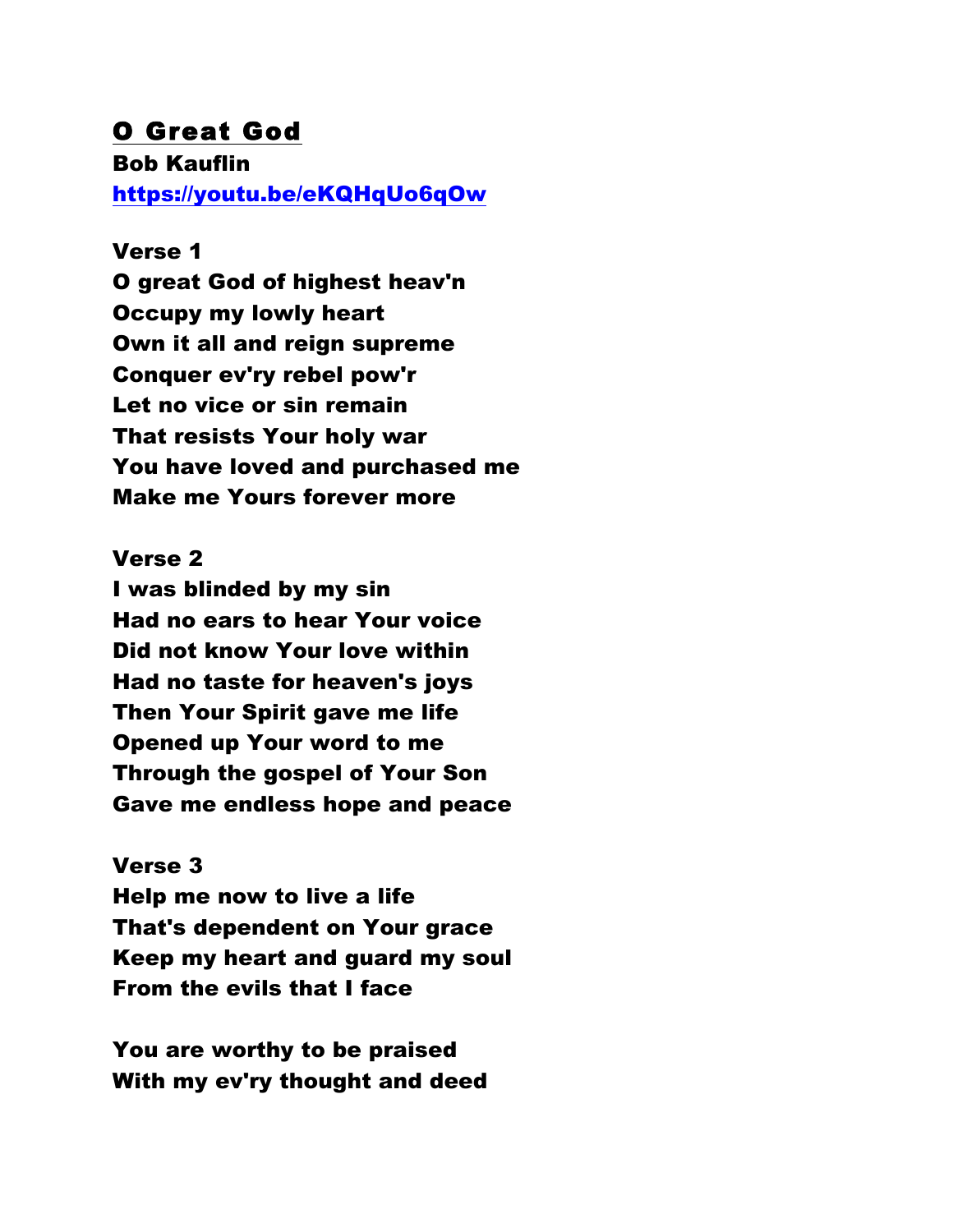O great God of highest heav'n Glorify Your Name through me (REPEAT)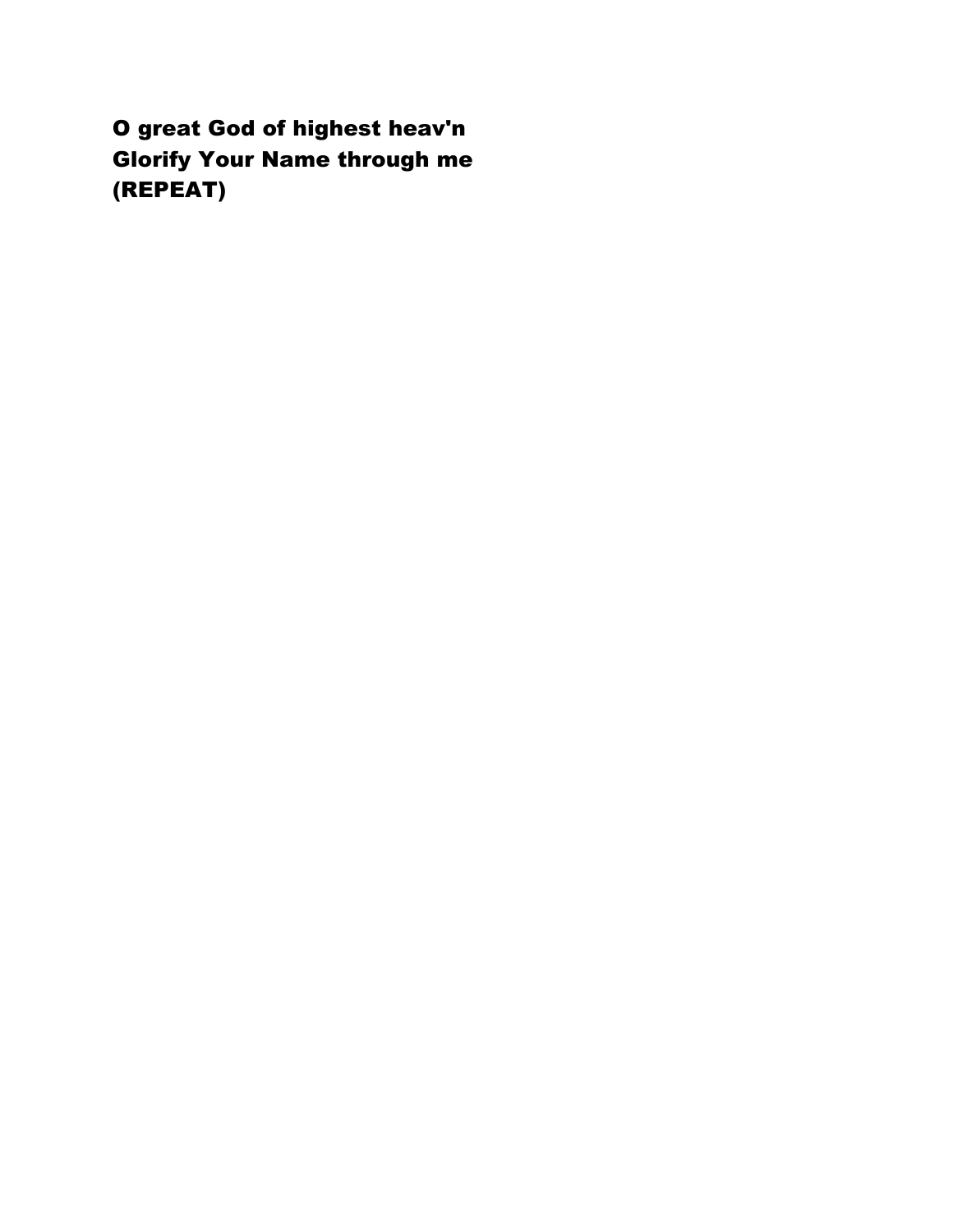## Christ Our Hope In Life And Death

Jordan Kauflin | Keith Getty | Matt Boswell | Matt Papa | Matthew Merker

https://www.youtube.com/watch?v=OibIi1rz7mw

### Verse 1

What is our hope in life and death Christ alone, Christ alone What is our only confidence That our souls to Him belong What holds our days within His hand What comes apart from His command And what will keep us to the end The love of Christ in which we stand

#### Chorus

O sing hallelujah, our hope springs eternal O sing hallelujah, now and ever we confess Christ our hope in life and death

### Verse 2

What truth can calm the troubled soul God is good, God is good Where is His grace and goodness known In our great Redeemer's blood Who holds our faith when fears arise Who stands above the stormy trial Who sends the waves that bring us nigh Unto the shore the rock of Christ

Chorus